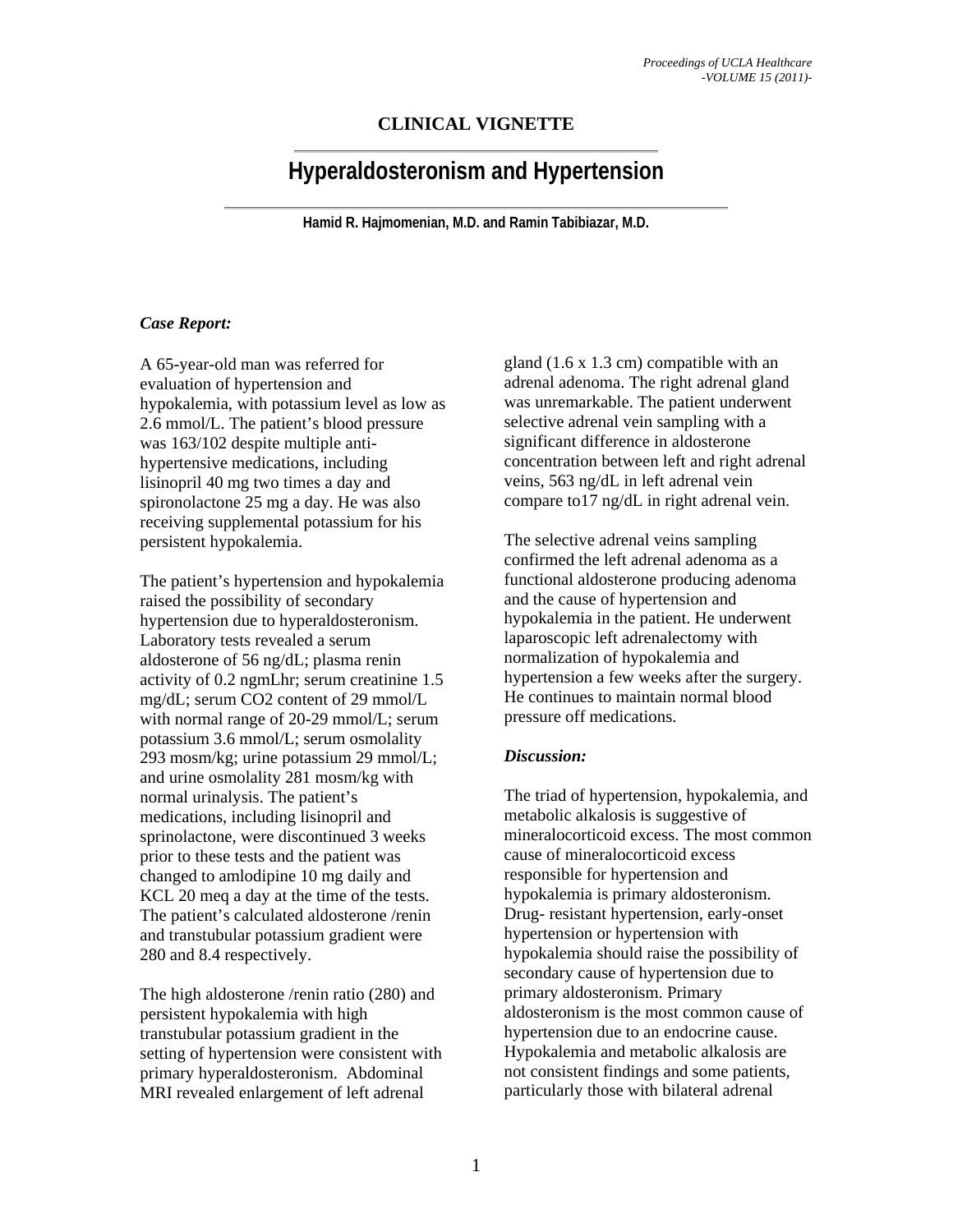hyperplasia, can have normal serum potassium.

Hyperaldosteronism can be primary or secondary<sup>1</sup>. Primary hyperaldosteronism is mainly due to an aldosterone-producing adenoma/carcinoma or bilateral adrenal gland hyperplasia and are associated with high plasma aldosterone concentration and low plasma renin activity. Secondary causes of hyperaldosteronism include renovascular hypertension, aortic coarctation, and reninsecreting tumors. These are mainly associated with high plasma renin activity, and contrast with primary hyperaldosteronism in which marked suppression of renin release leads to very low plasma renin activity<sup>2</sup>.

A suppressed renin measurement is of diagnostic importance to distinguish between primary and secondary forms of hyperaldosteronism. More importantly, a plasma aldosterone-renin ratio is used to screen for and detect primary aldosteronism. A combined plasma aldosterone-renin ratio above 30 and plasma aldosterone concentration above 20ng/dl have both a sensitivity and specificity of 90 percent for the diagnosis of aldosterone-producing adenoma<sup>3</sup>.

In cases detected by plasma aldosteronerenin ratio, additional tests are recommended to definitively confirm or exclude the diagnosis $4$ . The confirmatory tests include oral sodium loading, saline infusion, fludrocortisone suppression and captopril challenge test. To further evaluate the patients imaging studies CT or MRI scan are used. CT scan is used as the initial study. The findings on adrenal imaging study combined with information obtained from selective adrenal vein sampling are used to guide treatment decisions in patients with primary aldosteronism. The fact that nonfunctioning unilateral adrenal macroadenomas are not uncommon in patients older than 40 years<sup>5</sup>, adrenal venous sampling should be considered in this group

of patients. In patients younger than 40 years with unilateral adenoma and normal

contralateral adrenal gland on scanning, it is reasonable to proceed to adrenalectomy<sup>6</sup>.

Unilateral laparascopic adrenalectomy is recommended in patients with unilateral  $PA<sup>7</sup>$ . In patients with PA secondary to bilateral adrenal disease, idiopathic adrenal hyperplasia, bilateral aldosterone-producing adenoma, and patients who are unable or unwilling to undergo surgery, medical treatment with a mineralcorticoid receptor antagonist, preferably spironolactone is recommended<sup>8</sup>.

In patients with bilateral adrenal disease, glucocorticoid-remediable aldosteronism, the lowest dose of glucocorticoid that can normalize blood pressure and serum potassium levels is recommended as the first line of treatment<sup>9</sup>.

#### **REFERENCES**

- 1. **Mattsson C, Young WF Jr**. Primary aldosteronism: diagnostic and treatment strategies. *Nat Clin Pract Nephrol*. 2006 Apr;2(4):198-208; quiz, 1 p following 230. Review. PubMed PMID: 16932426.
- 2. **Mathur A, Kemp CD, Dutta U, Baid S, Ayala A, Chang RE, Steinberg SM, Papademetriou V, Lange E, Libutti SK, Pingpank JF, Alexander HR, Phan GQ, Hughes M, Linehan WM, Pinto PA, Stratakis CA, Kebebew E**. Consequences of adrenal venous sampling in primary hyperaldosteronism and predictors of unilateral adrenal disease. *J Am Coll Surg*. 2010 Sep;211(3):384-90. Epub 2010 Jul 14. PubMed PMID:20800196; PubMed Central PMCID: PMC2930893.
- 3. Funder JW, Carey RM, Fardella C, Gomez-Sanchez **CE, Mantero F, Stowasser M, Young WF Jr, Montori VM**; Endocrine Society. Case detection, diagnosis, and treatment of patients with primary aldosteronism: an endocrine society clinical practice guideline. *J Clin Endocrinol Metab*. 2008 Sep;93(9):3266-81. Epub 2008 Jun 13. PubMed PMID: 18552288.
- 4. **Weinberger MH, Fineberg NS**. The diagnosis of primary aldosteronism and separation of two major subtypes. *Arch Intern Med.* 1993 Sep 27;153(18):2125-9. PubMed PMID: 8379804.
- 5. **Kloos RT, Gross MD, Francis IR, Korobkin M, Shapiro B**. Incidentally discovered adrenal masses.